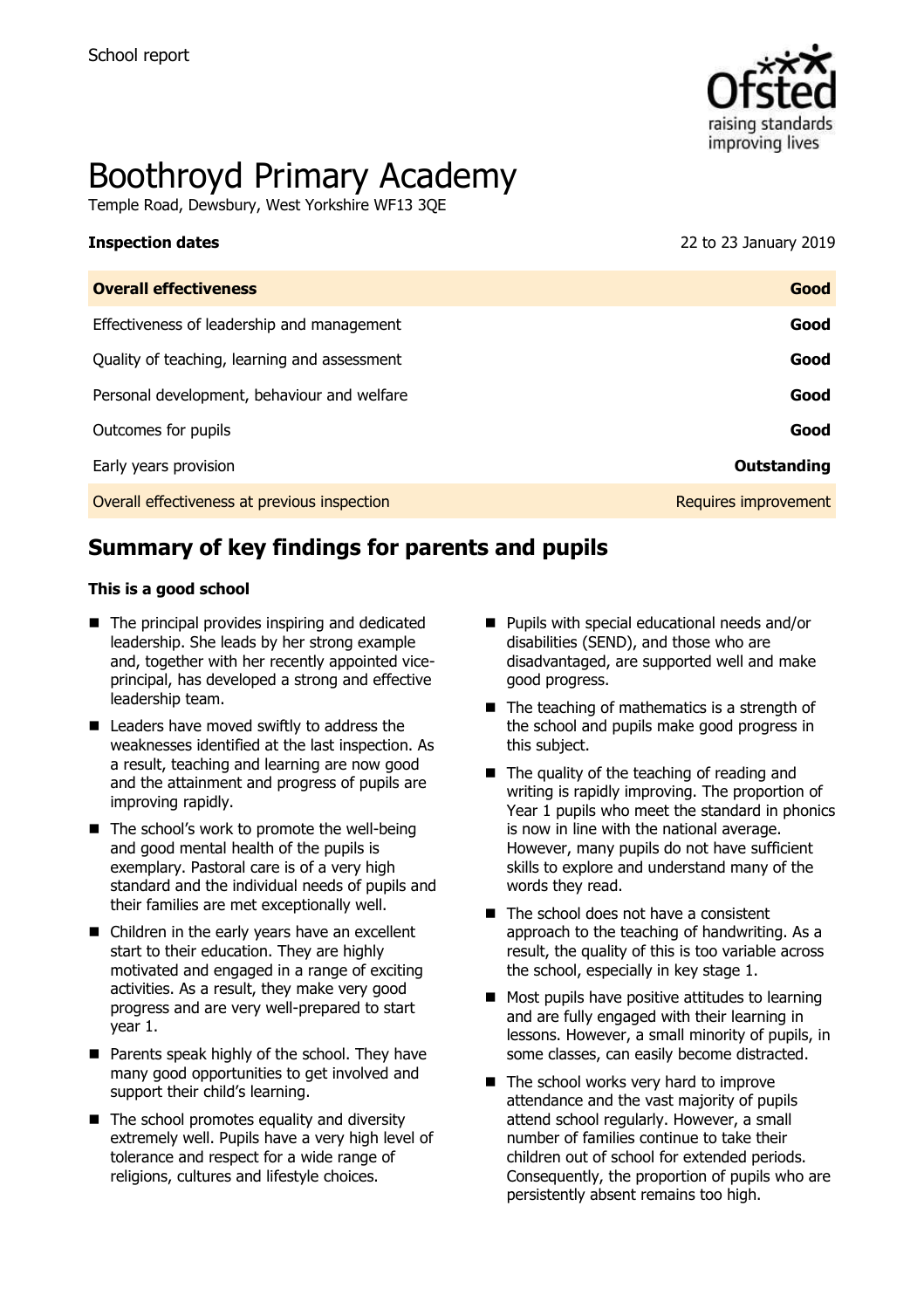

# **Full report**

### **What does the school need to do to improve further?**

- Further improve the quality of teaching so that more pupils reach or exceed the expected standard in reading and writing by:
	- teaching pupils to investigate and understand better the words they are reading
	- developing a consistent approach to the teaching of handwriting
	- ensuring that all staff have consistently high expectations, especially of the most able pupils
	- helping pupils to understand how they learn, so that they become more independent and fully engaged in all of their lessons.
- Continue to work closely with families to improve attendance and reduce the number of pupils who are persistently absent from school.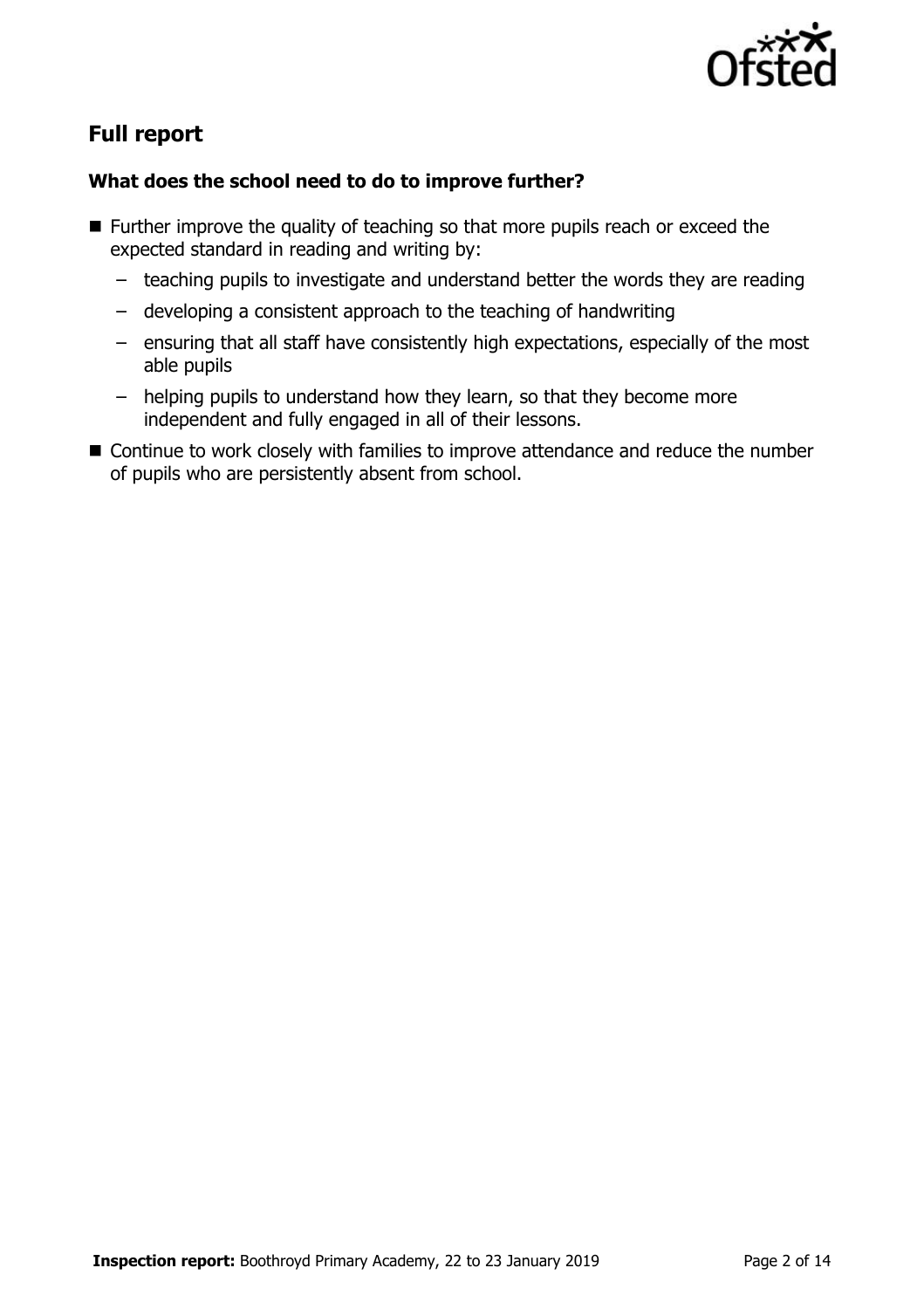

# **Inspection judgements**

#### **Effectiveness of leadership and management Good**

- Since the previous inspection, the principal has worked closely with governors and members of the trust to strengthen and improve the leadership of the school. They have reviewed the leadership structure and appointed a vice-principal to lead teaching and learning. They increased the support and training for assistant principals in order to develop their skills further. As a result, these leaders are successfully implementing and evaluating a range of improvement strategies across the school, which are impacting positively on the progress and attainment of all pupils.
- Leaders have accurately identified the areas for improvement and can demonstrate that their actions are having a positive impact. They recognise those areas of their work which still need to improve further and are taking the right steps to address these.
- Leaders at all levels have high expectations of themselves, of staff and of pupils. Through the effective use of a systematic coaching model, all staff, including those who do not teach, now regularly reflect on their own practice. They are willing to challenge themselves and are keen to improve their teaching further. Leaders work closely with staff to identify specific training and support that will provide them with additional ways to improve and develop their skills.
- Leaders' work to support staff in managing their workload is extremely strong. Staff at all levels say that they are nurtured in a very caring community and their mental health and well-being are the highest priority. Leaders provide staff with a good level of support but also challenge them to be the best that they can be  $-$  and staff readily accept this challenge. Leaders have created a culture in which staff are open in sharing together the areas that they need to improve further.
- The school's work to promote spiritual, moral, social and cultural development, including British values, is very strong. It is completely interwoven throughout the whole curriculum and a wide range of activities take place to embed this. For example, pupils recently improved their knowledge of democracy when school council members interviewed their local Member of Parliament. The school community has a diverse range of races, religions, cultures and languages, and pupils have a very welldeveloped understanding and acceptance of these. This diversity is valued by everyone and is celebrated across all of the school's work. Leaders ensure that staff understand their duty to prevent radicalisation and extremism.
- **Parents are very supportive of the school and appreciate the high level of care and** support that staff provide for their children. One parent told inspectors that, 'This is an amazing school! Teachers really care for children and always are happy to talk to me  $$ they know me very well.' Parents have no concerns about behaviour and say that leaders are very 'strict' about attendance. Even so, a small number of pupils are repeatedly absent.
- Leaders use the pupil premium funding effectively to ensure that disadvantaged pupils achieve well. High-quality teaching, supported by additional group work, means that they make good progress. Pupils access a wide range of extra-curricular activities to increase their life experiences. Additional funding for physical education and sports is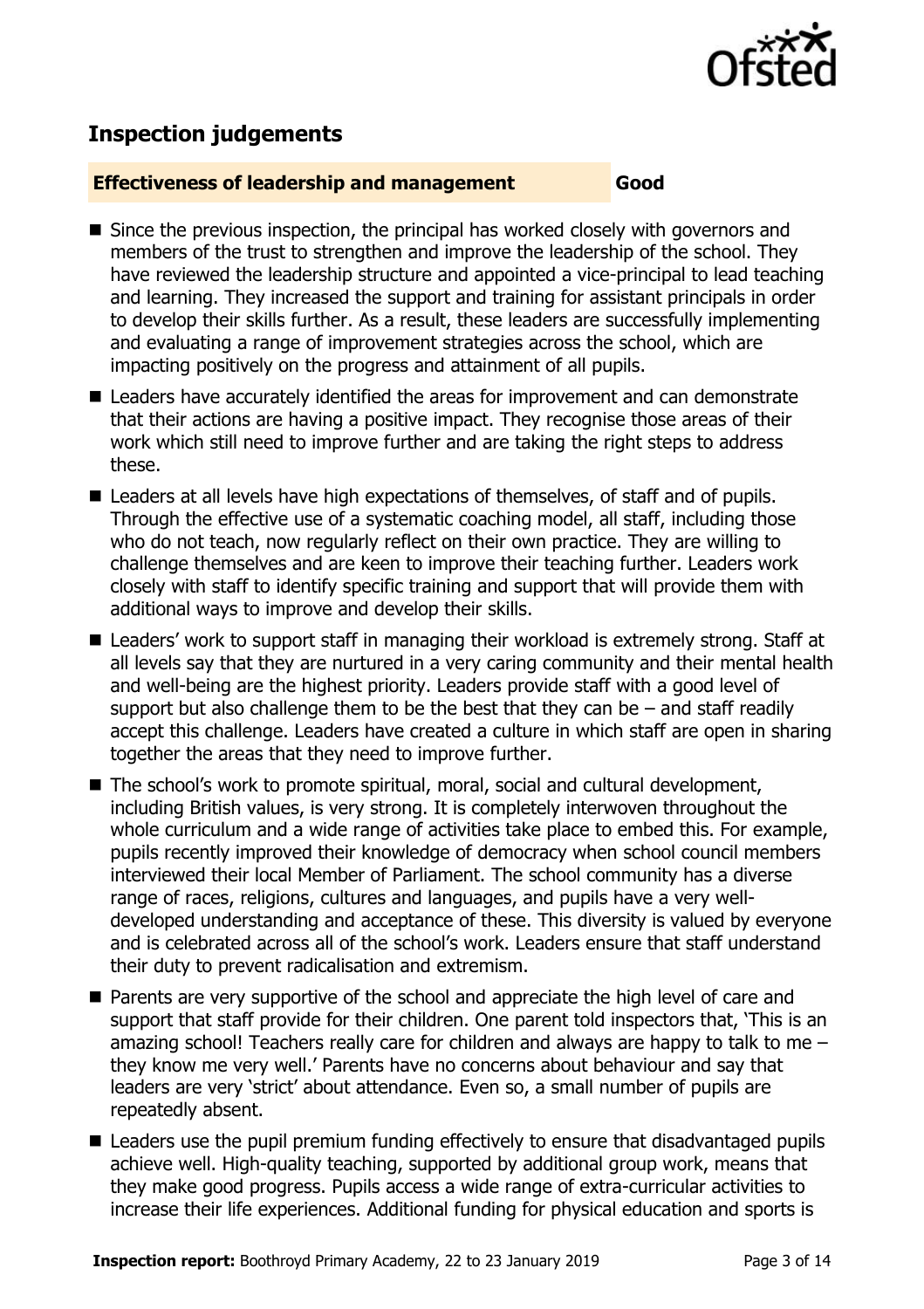

used well to provide a wide range of activities for pupils to improve their team skills, self-confidence and physical fitness.

- The curriculum is broad and balanced. There is a very strong focus on developing the pupils' life-skills. Pupils have a wide range of opportunities for 'hands-on', practical experiences. These deepen their knowledge and understanding, extend their vocabulary effectively and ensure that they are increasingly well-prepared for the next stage of their education. Opportunities include looking after the school's goats and chickens and a strong programme of 'Forest Schools' work. Trips to a wide range of destinations, combined with many different visitors into school, underpin this curriculum and provide the stimulus for topic work. However, pupils do not always have sufficient opportunities to record and further develop these experiences through their written work.
- $\blacksquare$  Members of the trust and education consultants from their sponsor have worked very closely with the school since the previous inspection. This support has been effective in developing leadership at all levels across the school and in improving the quality of teaching and learning. Staff appreciate the opportunities they get to develop their practice through work with other academies across the trust.

#### **Governance of the school**

- Governance has improved rapidly since the last inspection and is now strong. Both the trust and the Task Group governing body understand their responsibilities clearly. The Task Group is very committed to the school and its governors have an accurate understanding of its strengths and weaknesses. Members monitor improvements effectively and hold the leadership team to account rigorously in all aspects of the school's work.
- Governors have an accurate understanding of the school's performance information, including that for disadvantaged pupils and those who have SEND. In their meetings with school leaders, they ask challenging questions to check that the additional funding they receive is used well and is having a positive impact on outcomes for these groups of pupils.
- In order to ensure that they have a clear understanding of the school's work, governors regularly conduct 'evidence trails' with a specific focus. This supports them in assessing how quickly the school is improving. One such evidence trail was conducted recently, where governors worked in pairs to interview teachers. This helped governors to get a clear understanding of the impact of the systematic coaching model which is helping staff to reflect on and improve their practice.
- Governors have a clear understanding of their statutory responsibilities for safeguarding and ensure that they undertake regular training to support them with this.

#### **Safeguarding**

- $\blacksquare$  The arrangements for safeguarding are effective.
- **Policies and procedures meet statutory requirements and all staff and governors work** effectively to keep the pupils safe. They receive regular training and are clear about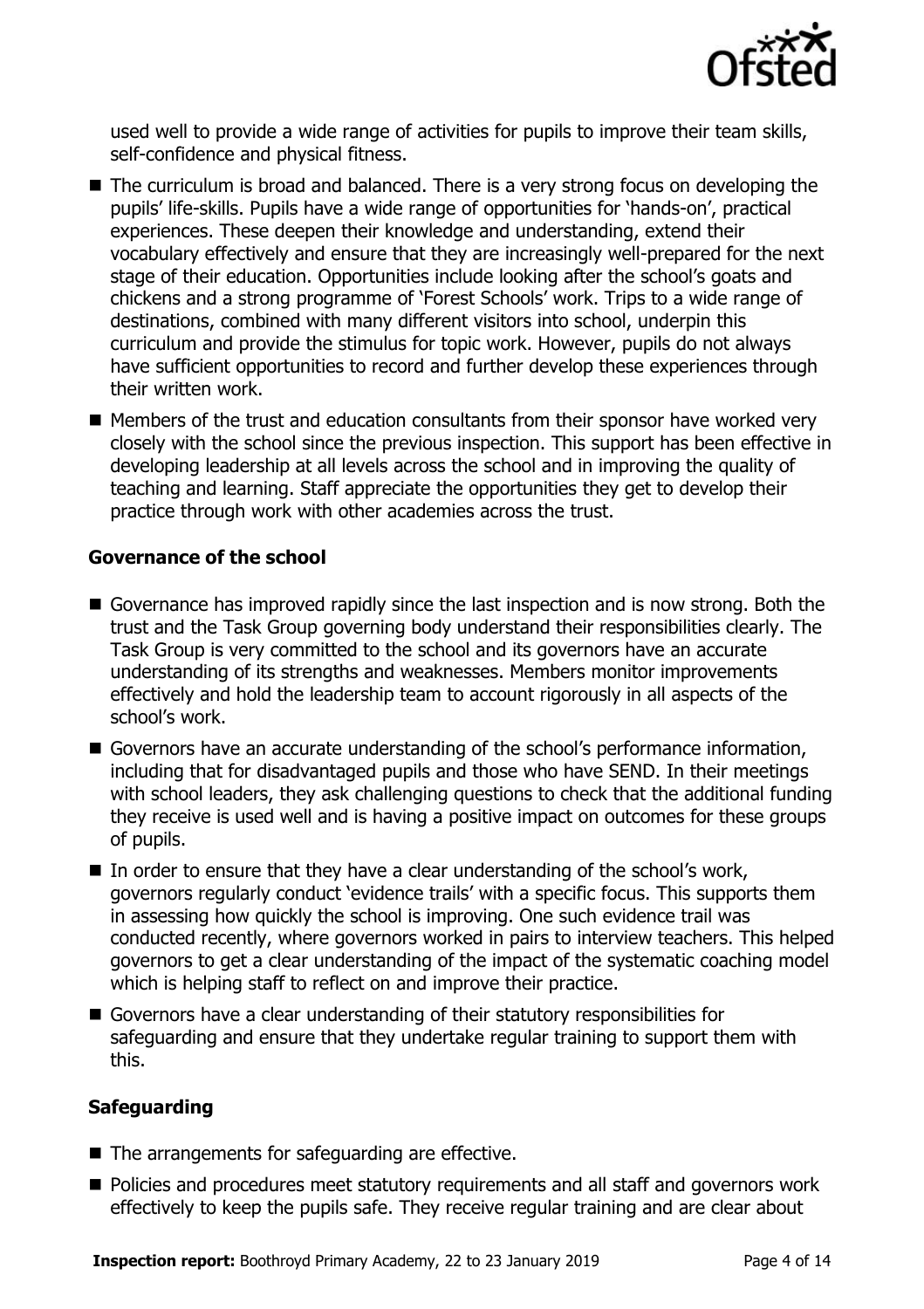

the correct safeguarding procedures to follow. They read and follow the latest government guidance for safeguarding.

- Systems for child protection are rigorous and effective. The school's records show that links with individual families, especially where pupils are in vulnerable circumstances, demonstrate the school's deep duty of care. Pastoral and inclusion leaders, in particular, go out of their way to ensure that pupils are safe and receive a high level of care and support.
- The trust undertakes an annual audit of safeguarding to ensure that it remains effective. Any issues arising from this are dealt with promptly.

#### **Quality of teaching, learning and assessment Good**

- Teaching and learning are at least good in all classes. Some aspects of the practice of a few teachers is very strong and is shared with other teachers.
- Teachers have good subject knowledge and share this effectively with the pupils. As a result, pupils use a wide range of mathematical and grammatical vocabulary correctly and confidently.
- Most teachers have high expectations of pupils and this means that pupils' attainment and progress are improving rapidly. However, not all teachers have sufficiently high expectations of the most able pupils, especially in reading and writing, so too few make the progress of which they are capable.
- The quality of the teaching of reading and writing has rapidly improved since the last inspection. The teaching of phonics is strong across the school and quickly gives pupils the skills they need to learn to read. However, teachers have identified that many pupils do not have a sufficiently rich and extensive vocabulary. This means that they find it more difficult to develop the skills they need in order to gain a deeper understanding of the text they are reading through inference and deduction. As a result, too few reach the expected standard in reading by the end of key stage 2.
- Teachers have introduced strategies which skilfully support pupils to increase their vocabulary on a daily basis. These are also proving to be effective in supporting and increasing the comprehension skills of all pupils, especially those who are new to English.
- $\blacksquare$  Mathematics is a strength of the school. The sequence of learning in lessons is very clear and this helps pupils to acquire new skills effectively. One pupil told inspectors, 'I love maths – it's easy because my teacher explains things well.' In most classes, pupils are quickly moved on to tackle more difficult challenges in lessons when they show that they have confidently understood the initial learning. Pupils in Year 2 were keen to show off their newly acquired knowledge about three-dimensional shapes to inspectors, explaining that, 'These are vertices – that's just a posh name for corners!'
- **Presentation in books is generally neat and most pupils take pride in their work.** However, while the handwriting of many older pupils is neat, the school does not have a consistent approach to the teaching of handwriting and so the quality of this is very variable, especially in the lower part of the school. This slows the progress of many pupils.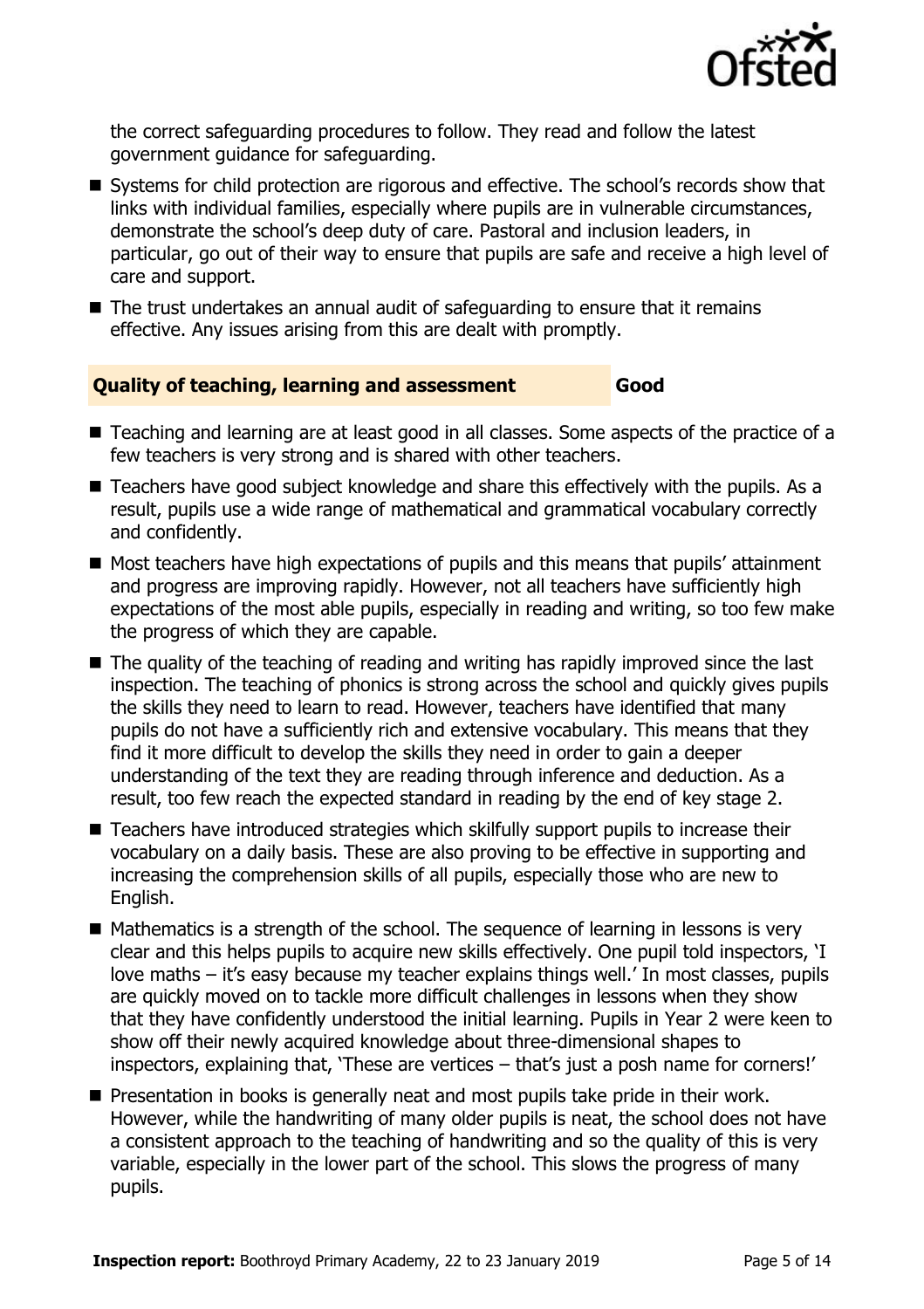

- Books show clear evidence of good progress over time. Teachers generally apply the school's marking policy effectively. For example, 'Sort it' time is a feature of lessons where pupils focus on improving their previous work. However, the impact of the school's policy on improving pupils' subsequent work is not as consistently evident in English subjects as it is in mathematics.
- The vast majority of pupils clearly enjoy learning and immerse themselves fully in their work. However, in a small proportion of lessons where teaching is less engaging, a small minority of pupils can become passive or distracted.
- Teachers make effective use of assessment to identify and fill gaps in pupils' knowledge and understanding. They work together well in year-group teams to collate and analyse the data they gather on pupils' performance and use their findings to inform their future planning.

#### **Personal development, behaviour and welfare Good**

#### **Personal development and welfare**

- The school's work to promote pupils' personal development and welfare is outstanding.
- Pupils receive exemplary support for their mental health and well-being. Pupils can explain how staff care for them in this way and how much they appreciate this. They know that they will always be helped by the pastoral team if they have any worries. The school's environment is organised very well to promote calmness and well-being, and this has a very positive effect on the progress and attainment of the pupils. Wellbeing sessions are fully integrated into the timetable. As a result of this work, the school received the Mental Health in Schools Award at the bronze level in 2018.
- Pupils' emotional and physical well-being are of paramount importance to staff. Pupils with SEND, and others in vulnerable circumstances, receive an extraordinary level of care from a dedicated and highly effective pastoral and inclusion team. The school's system of 'Inclusion Child Champions' builds a secure network of care around each vulnerable pupil. As a result, these pupils participate fully in school life and make good progress.
- **Pupils develop their physical well-being through regular opportunities to participate in** sport. The vast majority of pupils participate in some form of after-school club and have taken part in a variety of sports, including football, fun sports, dance, martial arts and cricket. All pupils are encouraged to take part in the 'Couch to 5k' running challenge. Alongside the regular physical education lessons, these activities have developed pupils' skills, stamina and keenness for competition. The school achieved the Healthy Living Award in 2016 and 2018.
- **Pupils have a very well-developed understanding of all aspects of diversity because this** is explored and celebrated in all aspects of school life. They understand and can talk in a mature way about the different choices people make about gender and sexuality. In discussions with inspectors, they described many aspects of their learning about the festivals and traditions of different faiths.
- **Pupils have a wide range of opportunities to apply for roles and responsibilities in** school life. The school council members are elected each year by their class and have a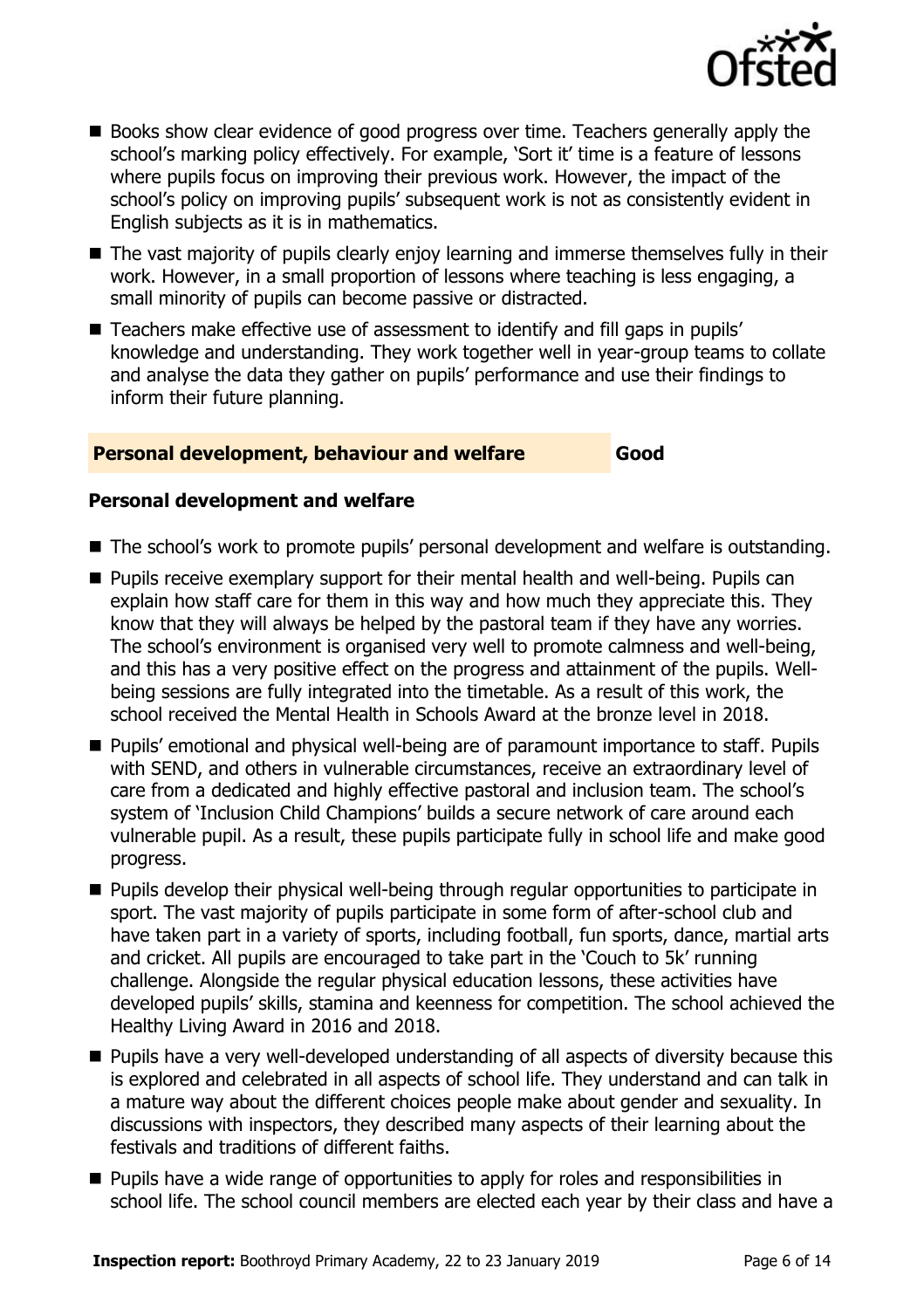

very high level of involvement in many aspects of school life. School captains are also chosen from Year 6 pupils who demonstrate responsibility, impeccable behaviour and strong communication and leadership skills. In each class, pupil leaders help other pupils with their work once they have finished their own.

- **Pupils understand very clearly about how to keep themselves safe and are very** confident in the school's work to keep them safe. For example, they have experienced regular 'lockdown' procedures, and they understand why it is necessary to practise this.
- **Pupils are encouraged to aim high and work hard to realise their ambitions regardless** of their circumstances. In this way, the school helps pupils to understand the wide range of exciting opportunities available to them in the future.

### **Behaviour**

- The behaviour of pupils is good.
- **Pupils are polite and considerate and conduct themselves well around the school. They** show high levels of respect for all members of the school community. Transition periods are orderly and swift.
- **Pupils are proud of their school and really enjoy attending. They say that they enjoy** coming to school because they 'enjoy lessons and the well-being sessions'. They are very positive about learning because teachers are helpful and really care. One pupil commented, 'We work hard but teachers make it fun for us. We need a really good education.'
- **Pupils work hard and the vast majority engage well and stay on task in lessons.** However, attitudes to learning are not yet consistently strong across the school. Some lose learning time and become restless while waiting for an adult to come and help them. This sometimes leads to a little low-level disruption in lessons.
- **Pupils know and can explain the school's behaviour code, and they understand the** consequences of poor behaviour. The school has noted a reduction in the number of pupils moving to 'red' on the behaviour system and repeat offenders are few. The 'reflection room' is used well to manage instances of poor behaviour, and pupils understand this strategy clearly.
- School leaders set very high standards for attendance and punctuality, offering a variety of rewards for classes and individual pupils who do well in this area. For example, classes with the highest attendance each week receive money paid into the 'Bank of Boothroyd'. When this has accumulated, pupils choose what treat they will buy for their class. Leaders publish weekly league tables of class attendance on the school's website. The vast majority of pupils have a high attendance rate.
- Leaders are doing all that they possibly can do to reduce the number of pupils who are persistently absent. They work very closely with the families concerned to give them the best level of support. However, a small number of families continue to take their children out of school for extended periods. Consequently, the proportion of pupils who are persistently absent remains well above the national average.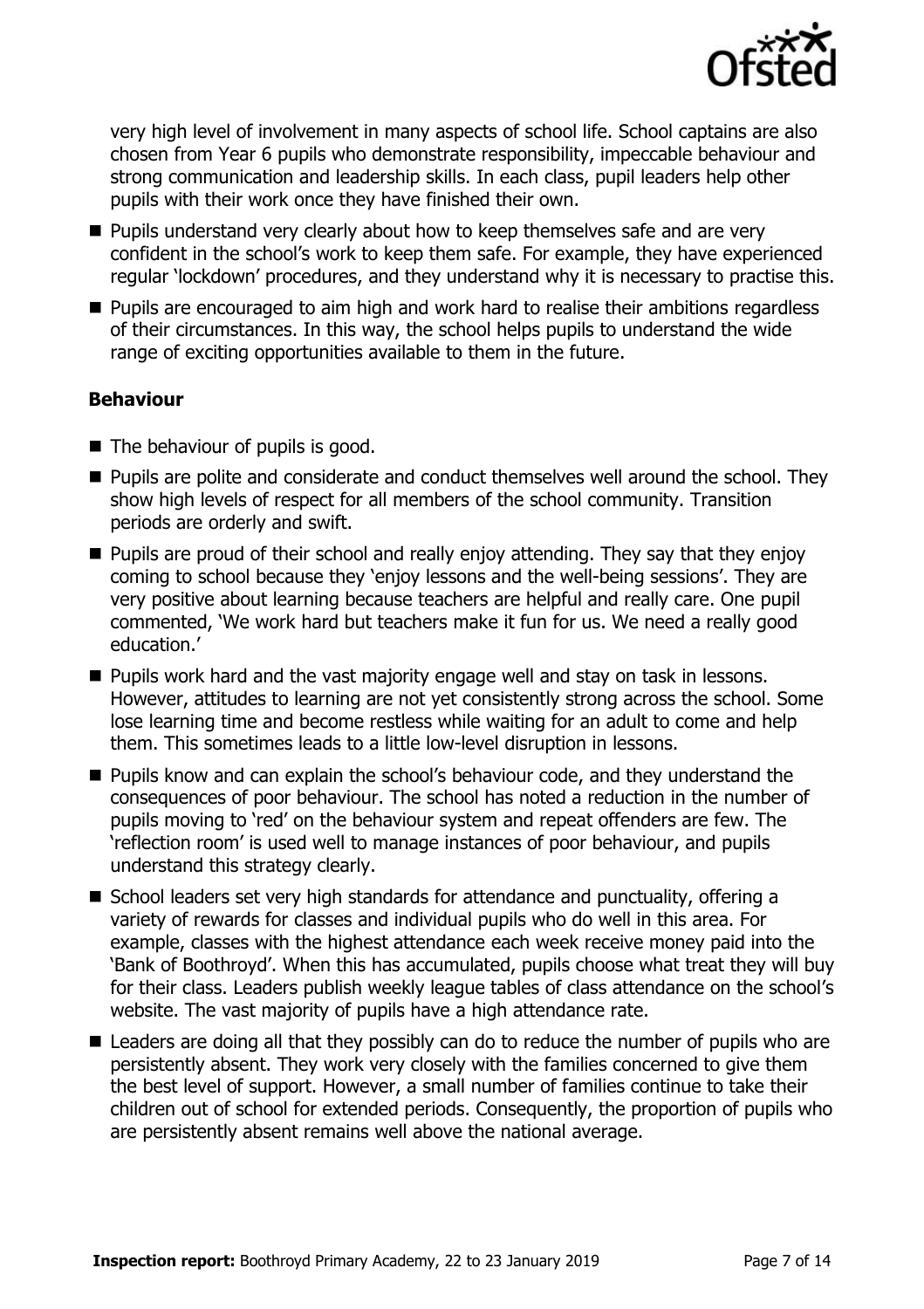

#### **Outcomes for pupils Good**

- Since the previous inspection, leaders have successfully improved the quality of teaching across the school. As a result of this, the attainment and progress of the pupils have improved rapidly in all subjects.
- $\blacksquare$  The proportion of Year 1 pupils meeting the expected standard in the phonics screening check has risen rapidly and is now in line with the national average. Pupils use their increasing skills in phonics effectively to improve their reading and writing.
- Attainment in key stage one is rising rapidly. As a result, the proportion of pupils meeting at least the expected standard in writing and mathematics is now similar to the national figure. However, attainment in reading is still below the national average.
- Attainment in key stage 2 is also improving consistently and rapidly in reading, writing, mathematics and science. However, the proportion of pupils meeting the expected standard in these subjects remains well below the national average. Attainment in English grammar, punctuation and spelling is higher and has been broadly in line with the national average for the last two years.
- A small proportion of key stage 1 and key stage 2 pupils reached the greater depth or higher standard in reading, writing and mathematics in 2018. However, these figures are still well below the national average. Teachers do not consistently have the highest expectations for the most able pupils.
- The progress of pupils in key stage 2 has improved over time and is now broadly average in each subject. However, high prior-attaining pupils do not consistently make the best progress of which they are capable.
- The school's performance information for all groups of pupils currently in the school indicates that these outcomes are being sustained or improved further. The work in pupils' books also confirms this.
- Outcomes in reading, while improving, are not as high as those in writing and mathematics. Many pupils read fluently and with understanding. However, there are too many inconsistencies in their level of confidence to speculate about what they read and to locate efficiently, and explain succinctly, key information in texts.
- The progress of disadvantaged pupils in each year group is good. Leaders regularly assess how well these pupils are doing, and they respond quickly to address any gaps in learning by providing additional teaching time and extra group sessions. Consequently, across the school, the gap in knowledge and attainment between disadvantaged pupils and other pupils is narrowing or has closed. In 2018, disadvantaged pupils at the end of key stage 2 made better progress than other pupils nationally.
- The school's work to provide additional support for those pupils who speak English as an additional language is very strong. Consequently, they make similar progress to other pupils.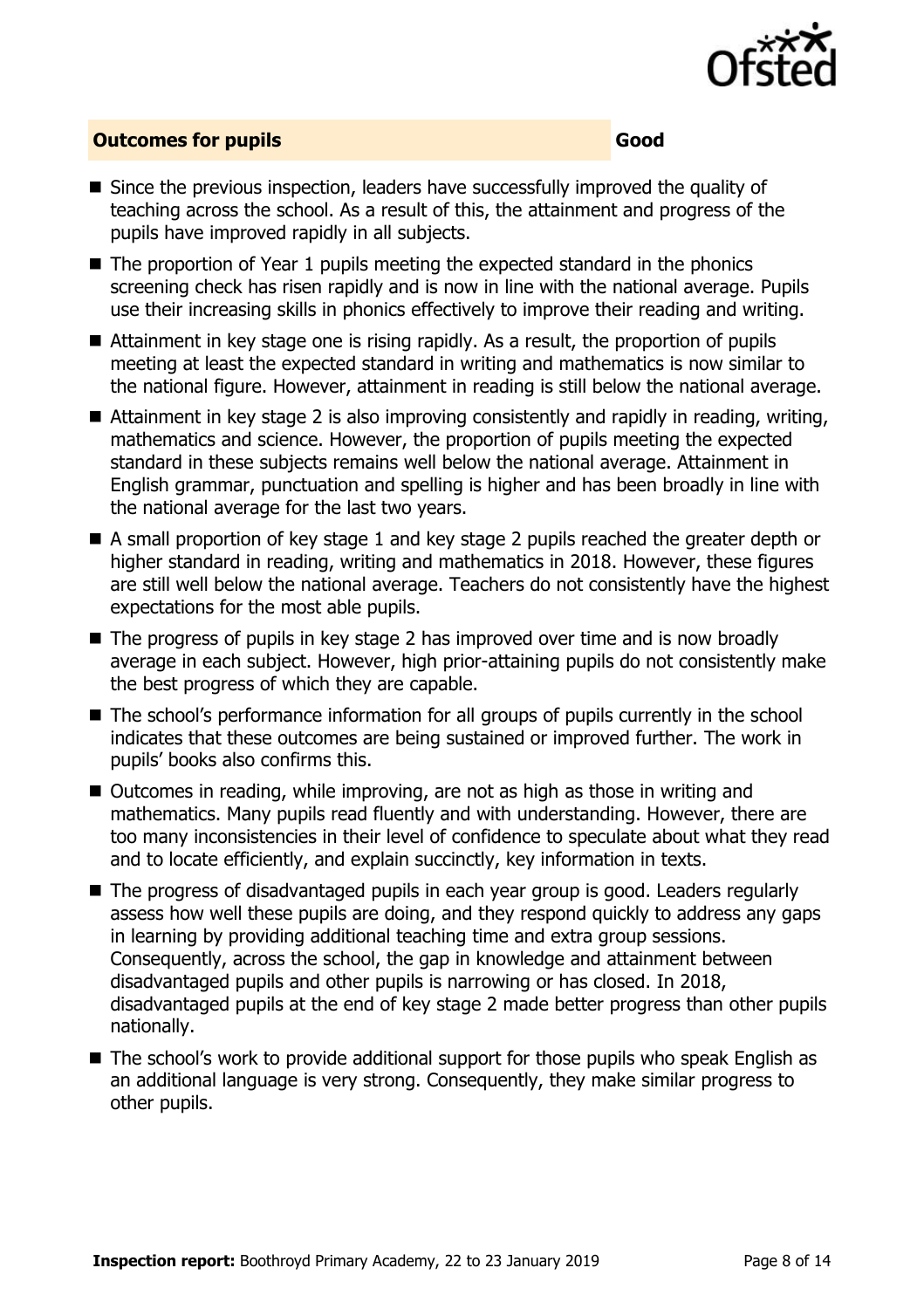

#### **Early years provision CONSTANDING TO A RESEARCH CONSTANDING TO A RESEARCH CONSTANDING TO A RESEARCH CONSTANDING TO A RESEARCH CONSTANDING TO A RESEARCH CONSTANDING TO A RESEARCH CONSTANDING TO A RESEARCH CONSTANDING TO**

- As a result of incisive leadership, precise assessment and high-quality teaching, children make outstanding progress. From well-below typical starting points, the proportion of children who reach a good level of development has increased year-onyear and is now in line with the national average. As a result, children are very well prepared for Year 1.
- Teachers provide a highly stimulating and very well-organised environment where children are inquisitive, curious and show excellent levels of concentration. Learning areas promote a wide range of valuable learning experiences. Adults also strongly promote children's emotional well-being and help them to build effective relationships.
- Highly trained and skilled teachers and teaching assistants have high expectations of children. They plan activities which consistently provide the right level of challenge for all ability groups. Children's thinking is extended through sensitive and timely intervention by adults, who ask probing questions so that children make connections in their learning and deepen their understanding. As a result, children talk confidently about what they are doing – even those in the early stages of learning English.
- The classrooms are vibrant, with stimulating displays and exciting areas for the children to investigate and explore. The outdoor space is very well planned, offering a huge variety of exciting and challenging activities. Children learn exceptionally well, whether they are being taught directly or working on their own. They are almost always totally engaged in their learning. Adults use every opportunity to extend children's vocabulary. For example, they model effective speaking and listening and provide many opportunities for repetition of key words in sentences.
- Children are keen to learn, because activities are fun and engaging and capture their imaginations. During the inspection, children were excited to find much ice in the outdoor area. They could explain why the water had turned to ice and knew that it would melt if they held it in their warm hands. Other children were enjoying a vigorous exercise session, waving scarves and jumping around to music as they followed the lead of an adult. They noticed and exclaimed on the increase in their heart beat as a result of this exercise.
- **Parents are very supportive of the school and appreciate the many opportunities they** have to be involved in their child's learning. Highly effective transition arrangements into the early years ensure that children settle in very quickly.
- Children have many opportunities to practise their numeracy and literacy skills in independent activities. For example, some children were making tickets to admit people to the 'igloo' and used their knowledge of phonics to write the word on these tickets. One child told an inspector that he was 'in charge of counting'. Only four children were allowed in the 'igloo' at a time, and when five children were in there, he knew that one must come out.
- High expectations and precise attention to the developmental stage of every child mean that staff know how to support each child's learning so that all do well. Disadvantaged children, those who are new to English and those with SEND all receive the tailored support they need to make good progress. Work in books shows children's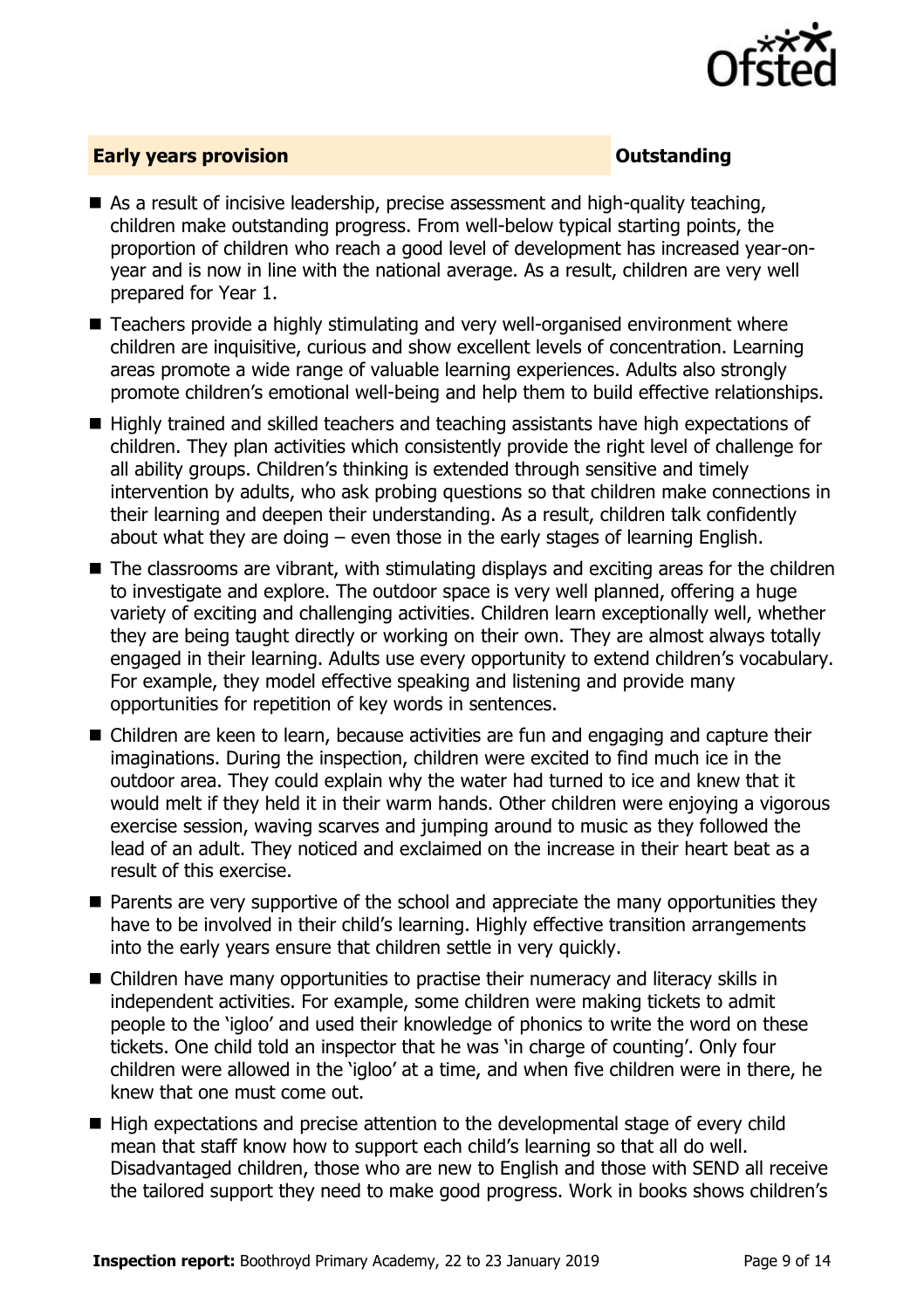

achievement accelerating through the year.

Safeguarding practices in the early years are highly effective. There are no breaches of statutory welfare requirements. Children are safe and well supported.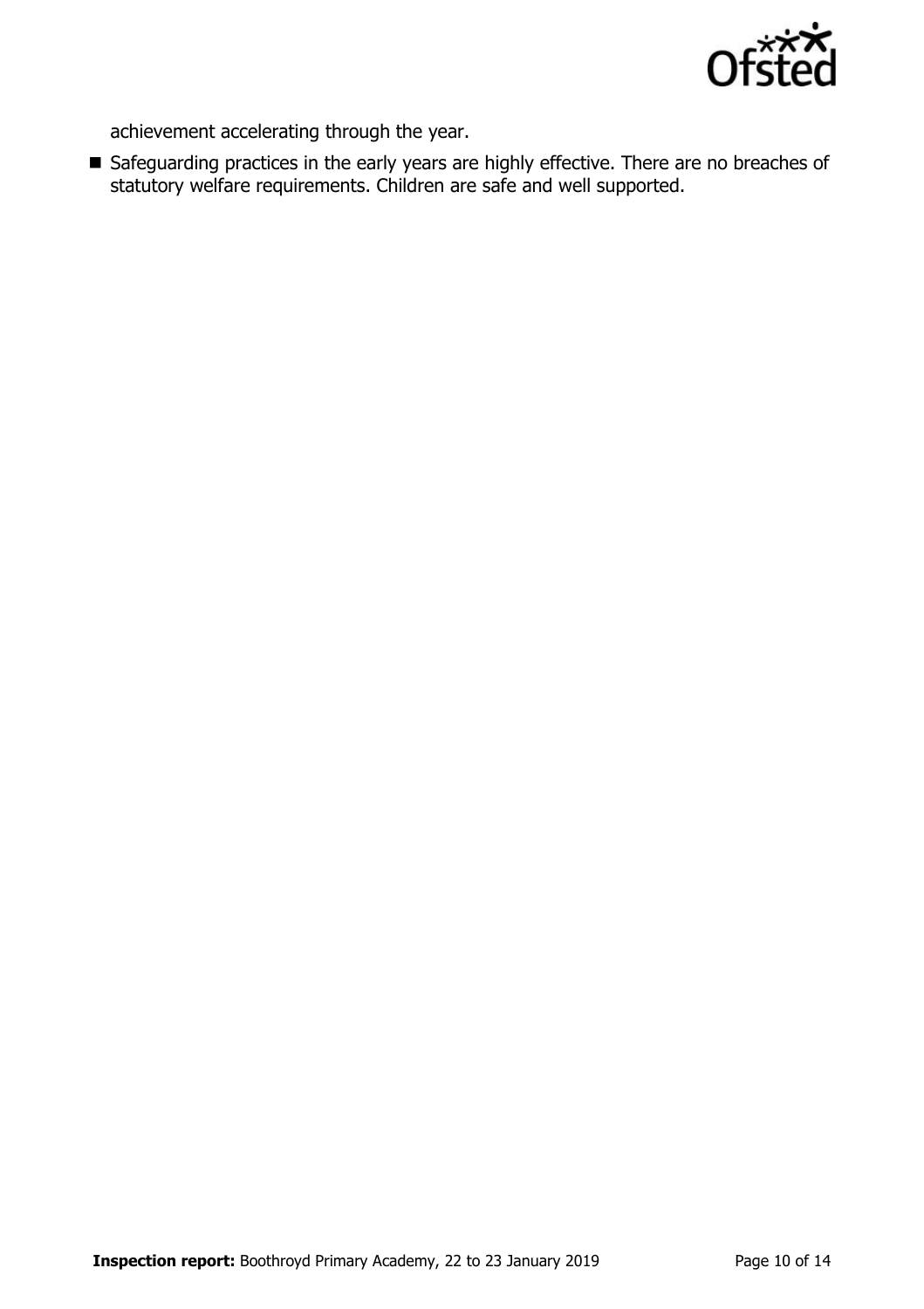

# **School details**

| Unique reference number | 140234          |
|-------------------------|-----------------|
| Local authority         | <b>Kirklees</b> |
| Inspection number       | 10059065        |

This inspection of the school was carried out under section 5 of the Education Act 2005.

| Type of school                      | Primary                           |
|-------------------------------------|-----------------------------------|
| School category                     | Academy converter                 |
| Age range of pupils                 | 3 to 11                           |
| Gender of pupils                    | Mixed                             |
| Number of pupils on the school roll | 640                               |
| Appropriate authority               | The board of trustees             |
| Chair                               | Claire Livingstone                |
| Principal                           | Kyrstie Joslin                    |
| Telephone number                    | 01924 450 289                     |
| Website                             | www.boothroydprimaryacademy.co.uk |
| Email address                       | boothroyd@focus-trust.co.uk       |
| Date of previous inspection         | 14 to 15 September 2016           |

### **Information about this school**

- Boothroyd Academy became an academy in October 2013. It is part of Focus-Trust, which is a multi-academy chain of 15 primary academies.
- Focus-Trust is a company limited by quarantee and is a charitable trust. Responsibility for the academies that make up the trust lies with the board of trustees. There is a separate local governing board for each academy, which is known as the Task Group Governing Body. The trust has overall responsibility for the governance of the academy and devolves some of this responsibility to the Task Group Governing Body. The trust and its sponsor, Focus Education, provide regular support for each academy through improvement partners and consultants.
- The school is larger than the average-sized primary school.
- The proportion of pupils who have SEND is well below the national average. The proportion of pupils who have an education, health and care plan is below the national average.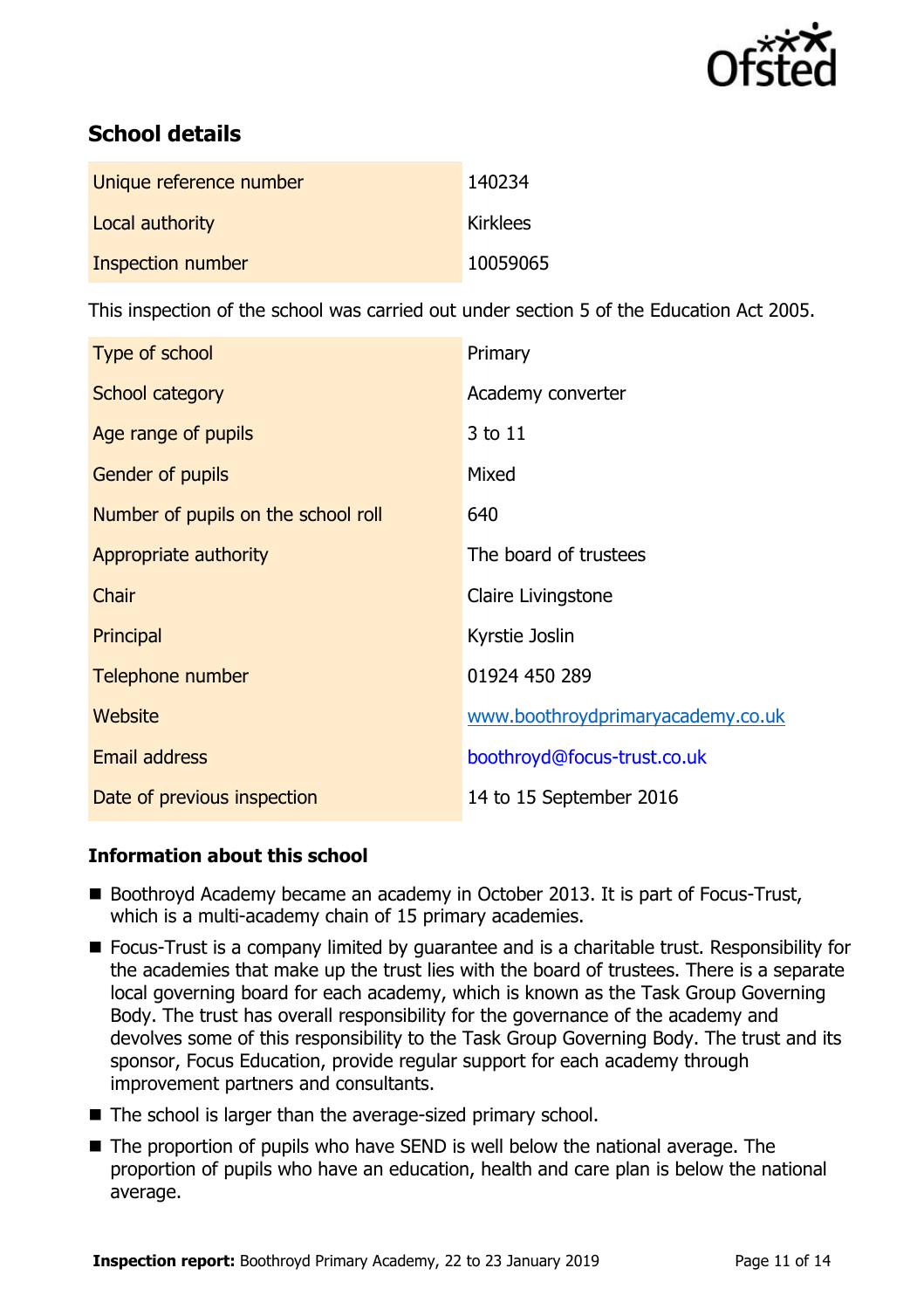

- The very large majority of pupils are of Asian or Asian British Pakistani heritage.
- The proportion of pupils who speak English as an additional language is well above the national average.
- The proportion of pupils who are eligible for support through the additional pupil premium funding is much higher than the national average.
- The school runs a breakfast club and an after-school club.
- The school provides full-time places for children in the three Reception classes and parttime places for children in the Nursery. Children enter the Nursery when they are three years old.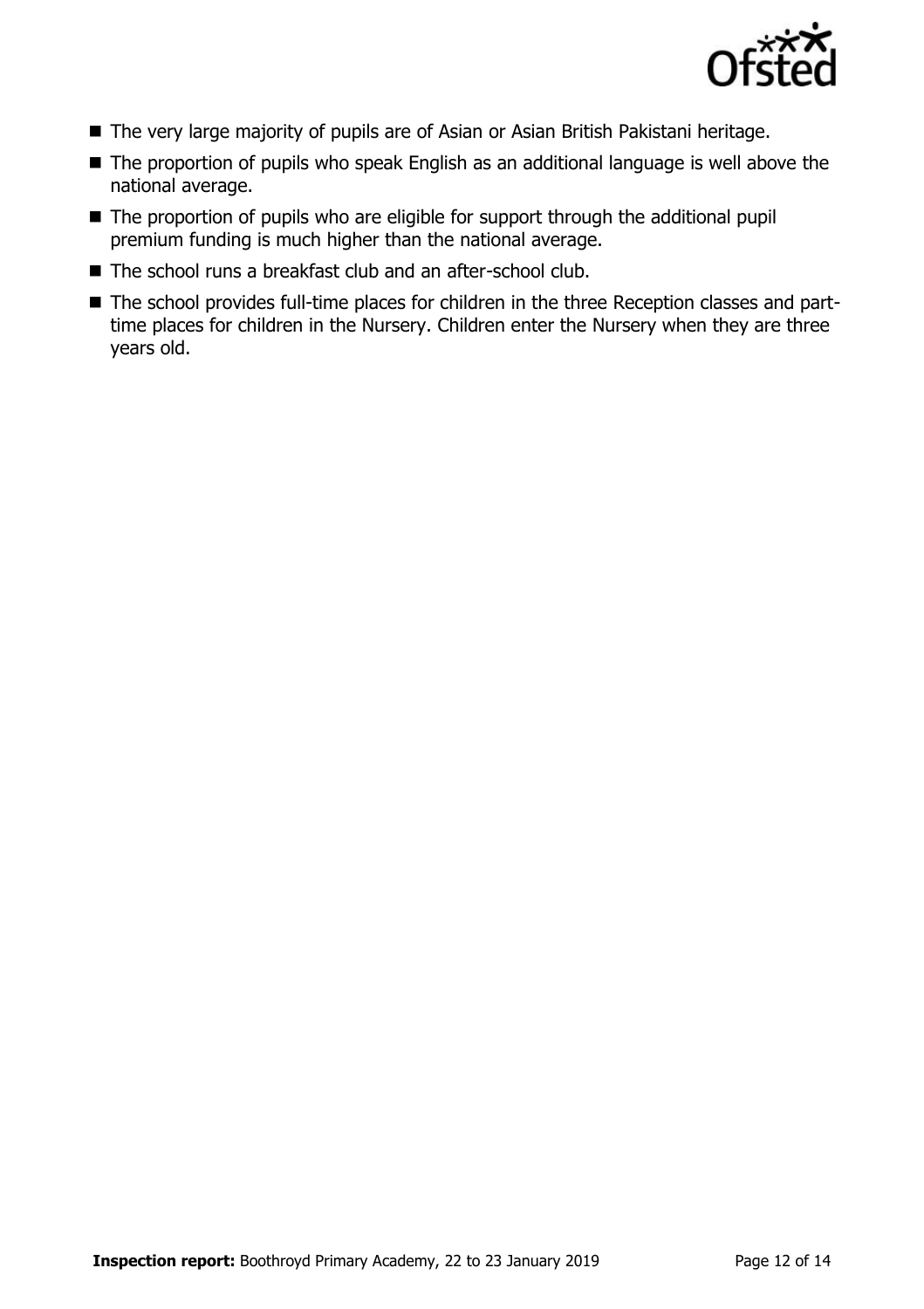

# **Information about this inspection**

- Inspectors observed learning in all classes. They carried out some observations jointly with the principal and vice-principal. Inspectors also observed the provision in the school's breakfast club and after-school club.
- Inspectors listened to some pupils read and spoke with several pupils about the work in their books. Inspectors scrutinised a wide range of pupils' work across a range of subjects.
- Inspectors talked with pupils about their enjoyment of school and their opinions on behaviour and safety. They observed pupils at playtime, at the start of the school day and during transitions between lessons.
- The inspection team considered a wide range of school documents. These included the school's review of its own performance, the school development plan, governing board task group documents, behaviour and attendance records, information about the progress of the pupils, action plans for various subjects and documents relating to safeguarding.
- Inspectors held discussions with staff and the governing board task group. The lead inspector met with the trust's academy improvement partners and chief executive.
- Inspectors considered the 14 responses to Ofsted's online questionnaire, Parent View. There were no responses to Ofsted's electronic pupils' and staff's surveys. However, inspectors considered pupils' comments during the inspection and responses to the school's own similar questionnaires. They also spoke informally with groups of parents in the playground.

#### **Inspection team**

| Heather Mensah, lead inspector | Ofsted Inspector |
|--------------------------------|------------------|
| <b>Judy Shaw</b>               | Ofsted Inspector |
| <b>Lesley Bowyer</b>           | Ofsted Inspector |
| <b>Adrian Fearn</b>            | Ofsted Inspector |